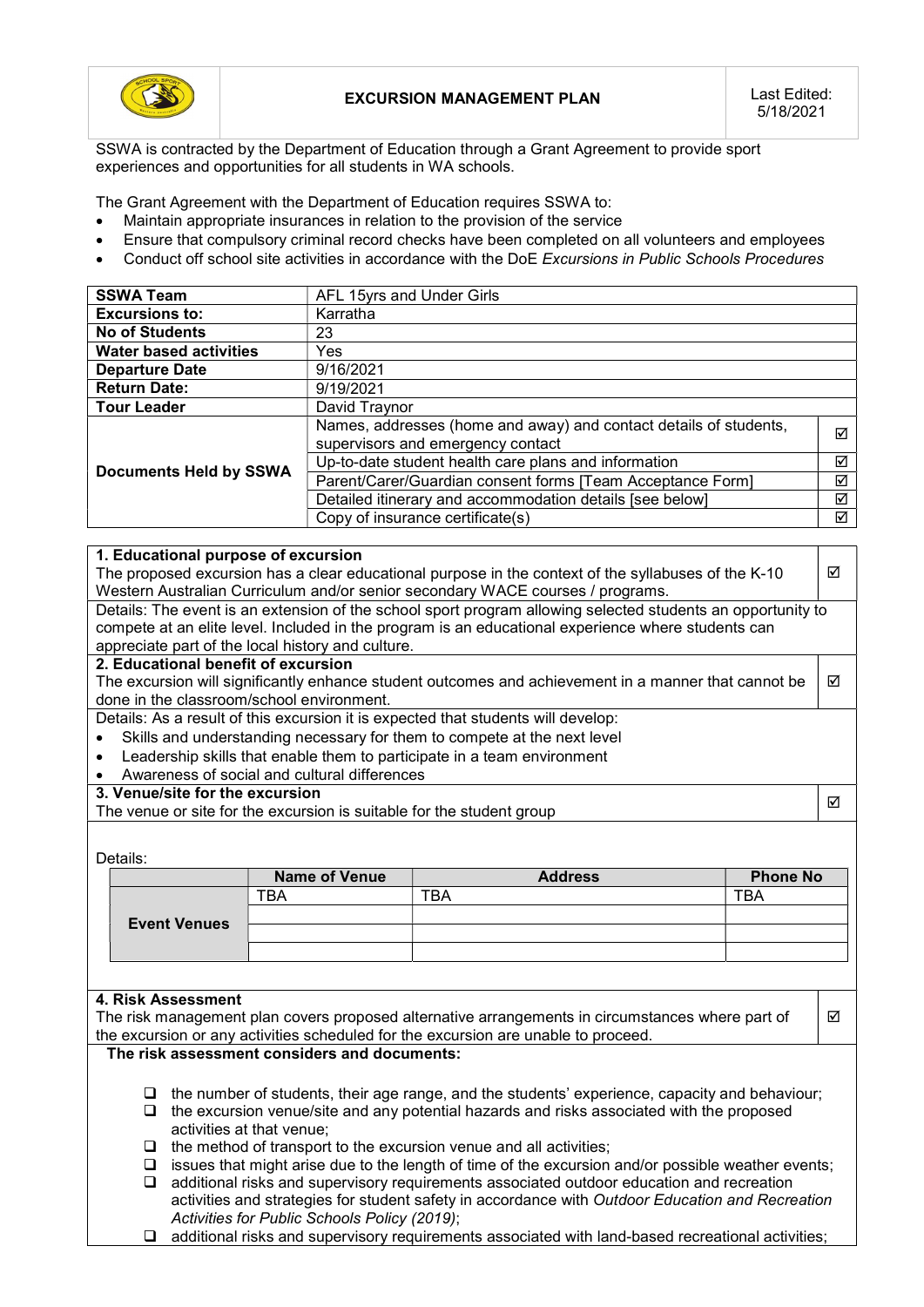- $\Box$  any medical or behavioural conditions that need to be managed; and
- $\Box$  any special clothing or required items that should be taken on the excursion by students and supervisors.

## $\overline{5}$ . Approvals

| <b>J. ADDIUVAIS</b>                                                                                          |   |  |  |  |
|--------------------------------------------------------------------------------------------------------------|---|--|--|--|
| All approvals as required, and from principals of any other schools attended by participating students,      |   |  |  |  |
| have been obtained.                                                                                          |   |  |  |  |
| Details: All approval forms are held by SSWA                                                                 |   |  |  |  |
| 6. Students' capacity                                                                                        |   |  |  |  |
| Participating students have the capacity to undertake the excursion as evidenced by the student health       | ☑ |  |  |  |
| care plans and information.                                                                                  |   |  |  |  |
| Details: Team members have been selected as sporting representatives according to the published team         |   |  |  |  |
| selection policy, their skill level and attitude, and have been identified as the best students available to |   |  |  |  |
| represent the State. Information relating to the team member's health is required from parents. Students'    |   |  |  |  |
| fitness and health is monitored throughout training and competition and if there are any concerns, medical   |   |  |  |  |
|                                                                                                              |   |  |  |  |

☑

ज्ञ

 $\overline{\mathbf{S}}$ 

#### attention is sought. 7. Supervisory Team

An appropriately qualified supervisor, a suitable supervisory team, supervision strategies and a system for identifying excursion participants, have been established. Supervision strategies have been established with the supervisory team. Systems for identifying excursion participants have been established.

Details: The supervisory team has been appointed because of their expertise in their particular sport as well as being familiar with Department of Education and SSWA rules and guidelines for a touring team. All Team Officials who are teachers are registered with the TRB with WWCCs. Officials who are not teachers have a WWCC. Officials are made aware that they are required to be on duty for the duration of the excursion. For Swimming and Diving, appropriate recognised qualifications are held as described in the Recreation and Outdoor Ed Activities in Public School Procedures. Gender balance is taken into account when appointing officials.

Each state team will have a minimum of one adult to ten team members. Larger teams may be allocated additional officials. A minimum of three officials travel with each team. Mixed gender teams will have mixed gender supervision.

Students will generally be under the direct supervision of team officials. However, there may be occasions such as visiting a shopping centre or in accommodation settings where this may not be possible. On such occasions specific strategies including remaining in small groups, mobile phone contact, check points and room checks will be implemented.

|   | <b>Position</b>        | <b>First</b> | <b>Surname</b> | <b>Email</b>                    | <b>Number</b>   |
|---|------------------------|--------------|----------------|---------------------------------|-----------------|
| 1 | Team Manager           | Ashley       | Sharp          | ashley.sharp@cewa.edu.au        | 0451 071<br>658 |
| 2 | Coach                  | Gabrielle    | O'Sullivan     | gosullivan@cgs.wa.edu.au        | 0412756<br>225  |
| 3 | <b>Assistant Coach</b> | Jonathan     | Grullis        | jonathan.grullis@ljbc.wa.edu.au | 0407 630<br>437 |
| 4 | <b>Tour Leader</b>     | David        | Traynor        | dtraynor@jsracs.wa.edu.au       | 0437 800<br>948 |
| 5 |                        |              |                |                                 |                 |
| 6 |                        |              |                |                                 |                 |
| 7 |                        |              |                |                                 |                 |
| 8 |                        |              |                |                                 |                 |
| 9 |                        |              |                |                                 |                 |

## 8. Communication strategy

An appropriate communication strategy has been established and communicated to all those attending the excursion

Team members will have contact numbers for all coaches and managers Throughout the tour, daily meetings will occur to communicate details of the day activities. Officials will have regular meetings to discuss issues and plan events. Officials will be contactable through mobile phones.  $\overline{\mathbf{M}}$ 

## 9. Briefing students and supervisors

All relevant information about respective responsibilities and obligations has been communicated to students and supervisors. The excursion leader has confirmed, in writing, during the consent seeking process, that parents/carers/guardians are fully aware of all supervisory arrangements throughout the excursion.

## 10. Transport arrangements

Arrangements have been made for the safe transport of excursion participants. All travel arrangements have been made in adherence to the Official Travel Policy.

Details: Team members may be transported during the experience using hire vehicles driven by the team officials who have the appropriate driver's license to operate the vehicle. Details regarding transport arrangements are indicated to parents. If a student needs to leave the excursion due to injury or any other reason, parental approval for any arrangements will be sought. Full travel Insurance is sourced for teams that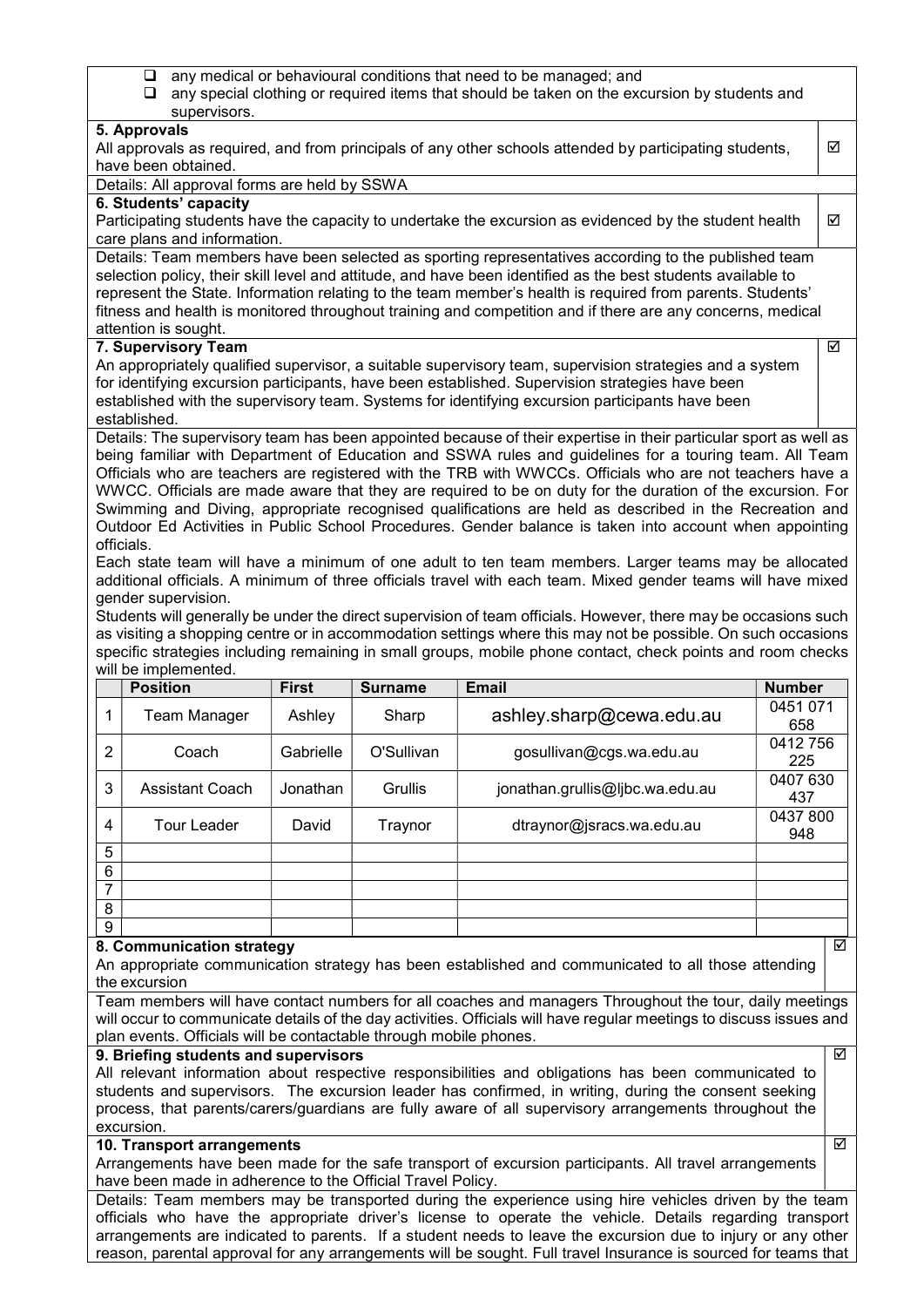| travel to regional areas for the duration of the excursion.                                                               |   |  |  |  |
|---------------------------------------------------------------------------------------------------------------------------|---|--|--|--|
| 11. Intrastate air travel                                                                                                 | ☑ |  |  |  |
| A record of intrastate air travel has been kept.                                                                          |   |  |  |  |
| Not applicable                                                                                                            |   |  |  |  |
| 12. Accommodation                                                                                                         |   |  |  |  |
| Safe and secure accommodation arrangements have been made.                                                                |   |  |  |  |
| 13. Students who are billeted                                                                                             | ☑ |  |  |  |
| Host families have completed an Undertaking to Provide a Billet form. Risk management processes are                       |   |  |  |  |
| in place for students who are billeted. Records are kept including name, address, contacts of                             |   |  |  |  |
| homesteads use on billet, which may be requested on notice.                                                               |   |  |  |  |
| SSWA policy does not allow billeting of students.                                                                         |   |  |  |  |
| 14. Emergency response planning                                                                                           | ☑ |  |  |  |
| An emergency response plan (including full contact details for supervising staff) has been developed,                     |   |  |  |  |
| provided to and retained by the principal of the school.                                                                  |   |  |  |  |
| Details: SSWA retains copies of all tour documentation.                                                                   |   |  |  |  |
| Officials have copies of relevant medical and contact information for team members.                                       |   |  |  |  |
| Officials will ascertain and apply the emergency response plan of the venues.                                             |   |  |  |  |
| In the case of an accident or medical emergency officials will assess the situation. Where appropriate parents            |   |  |  |  |
| will be contacted for instruction. If an accident or emergency is deemed of a serious nature, officials will arrange      |   |  |  |  |
| medical assessment and treatment and contact parents as soon as possible.                                                 |   |  |  |  |
| 15. There are clear procedures to be followed in the event a student's participation in the excursion is                  | ☑ |  |  |  |
| terminated.                                                                                                               |   |  |  |  |
| 16. Working with children checks                                                                                          | ☑ |  |  |  |
| There is a valid WWCC for each supervisor/adult travelling on the excursion, where required.                              |   |  |  |  |
| 17. Detailed cost of excursion                                                                                            | ☑ |  |  |  |
| The excursion has been properly costed, with details of staff costs including expenses and teacher relief.                |   |  |  |  |
| The excursion has been properly costed.                                                                                   |   |  |  |  |
| Parents/carers/guardians have been informed of all fundraising provisions.<br>18. Anticipated cost of staff participation |   |  |  |  |
| All staff expenses including Teacher Relief are covered by School Sport WA                                                |   |  |  |  |
| 19. Waivers                                                                                                               | ☑ |  |  |  |
| No waivers have been or will be signed, that absolve venues/external providers from liability for negligent               |   |  |  |  |
| acts or omissions.                                                                                                        |   |  |  |  |
| 20. External providers                                                                                                    | ☑ |  |  |  |
| Where external providers are engaged, they have proper and current insurance cover and staff                              |   |  |  |  |
| responsibilities have been established.                                                                                   |   |  |  |  |
| All documents have been sighted and available on the SSWA website.                                                        |   |  |  |  |
| Details: SSWA officials will retain responsibility for health care. All venues on the formal itinerary have been          |   |  |  |  |
| assessed as suitable by SSWA. Any venues visited on a spontaneous basis (such as shopping centres, tourist                |   |  |  |  |
| venues, restaurants etc.) will be assessed by tour officials when attending such venues.                                  |   |  |  |  |
| 21. All documents have been retained and appropriately stored.                                                            | ☑ |  |  |  |
| 22. Information to parents/carers/guardians for their consent to participate                                              |   |  |  |  |
| Parents/carers/guardians have been provided with full details of the excursion and have provided signed,                  | ☑ |  |  |  |
| and informed consent to participate.                                                                                      |   |  |  |  |
| Information provided to parents is available at www.schoolsportwa.com.au.                                                 |   |  |  |  |
| A formal parent information meeting is conducted prior to final team confirmation.                                        |   |  |  |  |
| A team Presentation Evening is also conducted to provide last minute information.                                         |   |  |  |  |
| Parents of team members have been provided with full details of the tour, including travel arrangements,                  |   |  |  |  |
| itinerary, contact details and medical coverage. Parents have given signed written permission for the                     |   |  |  |  |
| student to attend as well as insurance information relating to their child.                                               |   |  |  |  |
| 23. Students who are over 18 years of age have been provided with full details of the excursion and have                  | ☑ |  |  |  |
| signed an Excursions Participation Agreement, (if applicable).                                                            |   |  |  |  |
|                                                                                                                           |   |  |  |  |

## Tour Schedule

| <b>DAY</b> | <b>DATE</b> | <b>ACTIVITY</b>                         |  |
|------------|-------------|-----------------------------------------|--|
|            | 16/9/21     | <b>Travel to Karratha</b>               |  |
|            | 17/9/21     | <b>Cultural Tour and School Clinics</b> |  |
| 3          | 18/9/21     | Participate in Pride Carnival           |  |
| 4          | 19/9/21     | <b>Return to Perth</b>                  |  |
| 5          |             |                                         |  |
| 6          |             |                                         |  |
|            |             |                                         |  |
| 8          |             |                                         |  |